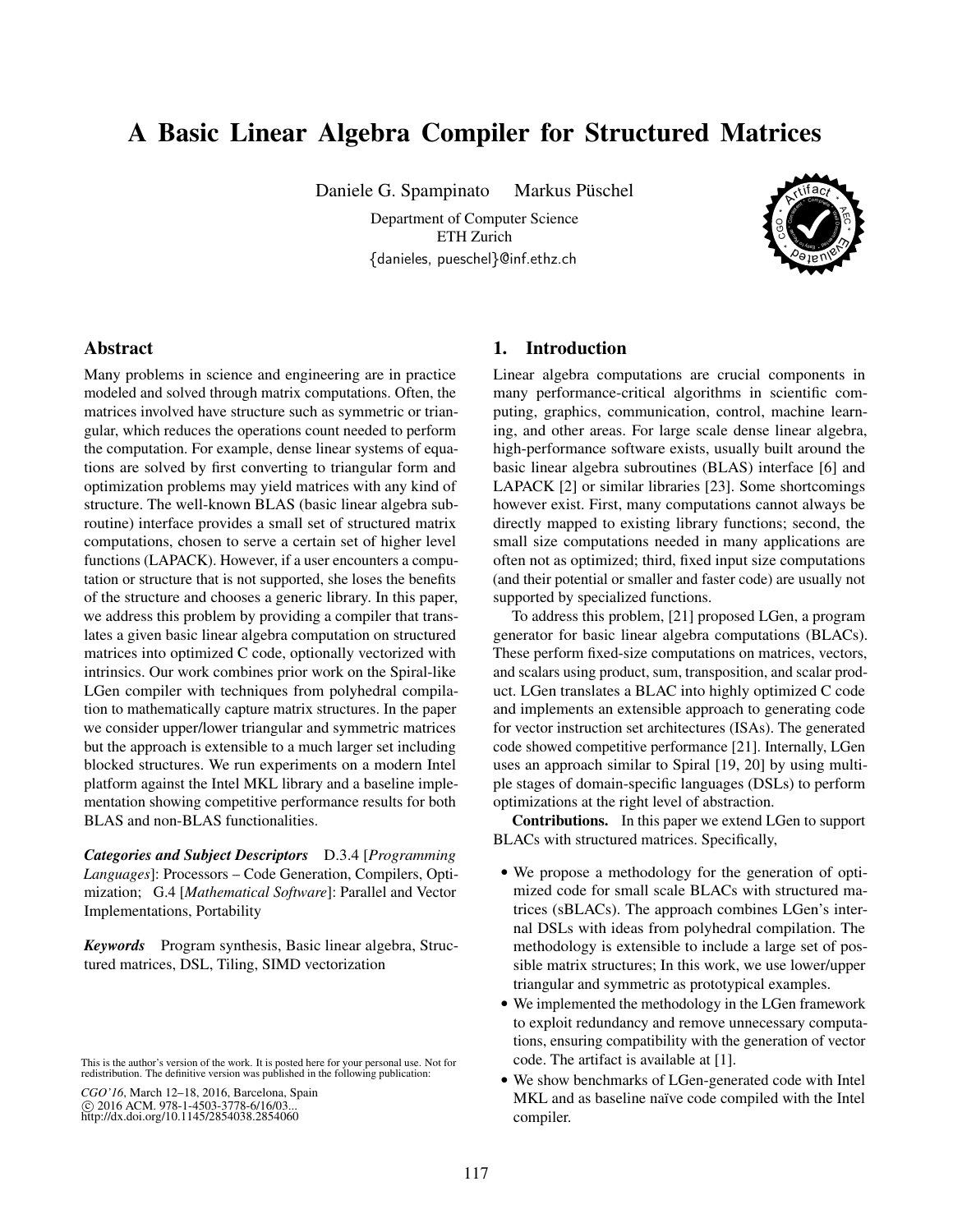

Figure 1. Architecture of LGen [21].

#### 2. Background: LGen

We introduce notation and provide a brief overview on the original LGen. More details can be found in [21].

Basic linear algebra notation. In the following, we denote matrices with  $A, B, \ldots$ , (column) vectors with  $x, y, \ldots$ , and scalars with  $\alpha$ ,  $\beta$ , .... A basic linear algebra computation (BLAC) on these computes a single output using product, addition, transposition, and scalar product. Examples include  $y = A<sup>T</sup> x + \alpha z$  or  $C = \alpha AB + C + D$ .

For the purpose of this paper we introduce structured matrices as addition to the type and thus expand the notion of BLACs to sBLACs. Specifically, we consider lower/upper triangular, symmetric, and all-zero matrices and denote the associated types with  $\mathcal{L}, \mathcal{U}, \mathcal{S}$ , and  $\mathcal{Z}$ . For convenience we will often denote such matrices with  $L, U, S$ , and  $Z$ . An unstructured matrix is of type  $G$ . Finally, we also expand the set of operators with the triangular solve written as  $x = L\backslash y$ .

Program generation with LGen. For a given BLAC, LGen assumes that the operands have fixed (and compatible) sizes and data types (float or double) and generates optimized C code, optionally vectorized using intrinsics. Its input language is called LL (linear algebra language) and does not accommodate structured operands. The main five steps of its generation flow are shown in Fig. 1 and are briefly described next. We use as example

$$
D = AB + C, \qquad A, B, C, D \in \mathbb{R}^{4 \times 4}.
$$
 (1)

Step 1: Tiling in LL. The first step formally tiles the BLAC recursively with fixed parameters (a degree of freedom; perfect divisibility is not required) and propagates the tiling decision to the operands. If code for a  $\nu$ -way vector ISA is desired, the lowest level block size has to be  $\nu$  to decompose the computation into pieces, called  $\nu$ -BLACs, that can be mapped well to vector code. In our example, we consider only one level of tiling with  $\nu = 2$ :

$$
[D = AB + C]_{\nu,\nu} \stackrel{\nu=2}{=} [D]_{2,2} = [A]_{2,2}[B]_{2,2} + [C]_{2,2}. (2)
$$

**Step 2: From LL to**  $\Sigma$ **-LL.** The second step takes the fully tiled BLAC in LL and rewrites it into a second DSL called Σ-LL. This representation is still mathematical and makes loops and data accesses explicit. The latter are captured as explicit gather and scatter operators (functions) on matrices to allow for reasoning and fusion through rewriting. A gather g extracts a smaller matrix from a matrix, a scatter s writes a smaller matrix into a larger all-zero matrix. Formally,

$$
g = [i, j]_{k,\ell}^{m,n} : \mathbb{R}^{m \times n} \to \mathbb{R}^{k \times \ell},
$$
  

$$
A \mapsto Ag = A[i : i + k - 1, j : j + \ell - 1],
$$

where the latter is Matlab notation. Note that we write the function on the right (as common for indexing) because gathers operate from the right. Indeed, if  $g' = [i', j']_{u,v}^{k,\ell}$ and  $gg' = [i, j]_{k,\ell}^{m,n} [i', j']_{u,v}^{k,\ell} = [i + i', j + j']_{u,v}^{m,n}$ , then  $(Ag)g' = A(gg').$ 

The scatter is the dual of the gather:

$$
s = {}_{m,n}^{k,\ell}[i,j]: \mathbb{R}^{k \times \ell} \to \mathbb{R}^{m \times n}, A \mapsto sA,
$$

where  $B = sA$  is defined through  $B[i : i + k - 1, j]$ :  $j + \ell - 1 = A$  and B is zero elsewhere. In this case  $s'(sA) = (s's)A$  for the natural definition of s's. We will often omit the domain and range parameters to simplify representation.

In our example, from (2) we would obtain the following Σ-LL BLAC:

$$
D = \sum_{i,j=0,2} {}^{2,2}_{4,4}[i,j] \left( \sum_{l,r,k=0,2} {}^{2,2}_{4,4}[l,r] \left( A[l,k]_{2,2}^{4,4} B[k,r]_{2,2}^{4,4} \right) \right) [i,j]_{2,2}^{4,4} + C[i,j]_{2,2}^{4,4} + \dots
$$
\n
$$
(3)
$$

Step 3: Loop transformations. At this step a  $\Sigma$ -LL BLAC can be transformed by manipulating summations, gathers, and scatters. In the final code this would correspond, e.g., to loop fusions or loop exchange. For example, starting from (3) we can fuse loops by distributing the first gather  $[i, j]_{2,2}^{4,4}$  (second line) over the innermost summation to obtain

$$
D = \sum_{i,j=0,2} [i,j] \left( \sum_{k=0,2} A[i,k] B[k,j] + C[i,j] \right).
$$
 (4)

Step 4: From  $\Sigma$ -LL to C-IR. At this point the  $\Sigma$ -LL representation in (4) has the following features: (a) the number of summations and their order is defined, (b) (if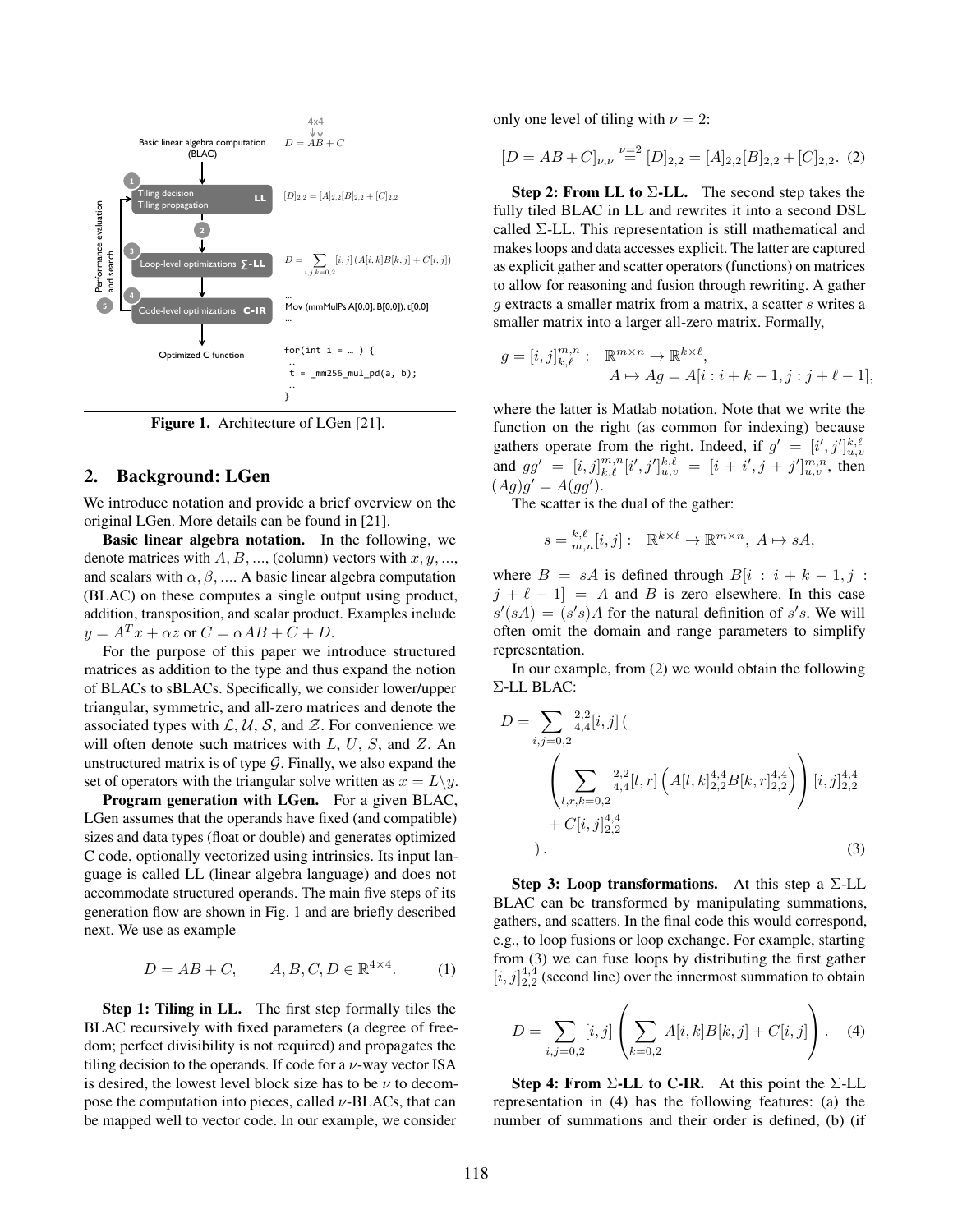```
A = Matrix(4, 4); L = LowerTriangular(4);S = Symmetric (L, 4); U = UpperTriangular (4);A = L*U+S;
```
Table 1. LL implementation of BLAC (5).

vector ISA) the entire formulation is decomposed into  $\nu$ -BLACs, meaning that all operations are performed on  $\nu$ -tiles of the input matrices. The translation between Σ-LL and C-IR (LGen's C-like IR) is performed by mapping summations to loops,  $\nu$ -BLACs to codelets, and gathers and scatters to data accesses.  $\nu$ -BLACs are the 18 single-operation BLACs that operate on tiles of size  $\nu \times \nu$ ,  $1 \times \nu$ ,  $\nu \times 1$  with the four BLAC operators [21]. They are preimplemented once for every vector ISA. The gathers and scatters are associated to a collection of vectorized data access basic blocks called Loaders and Storers, that are used to perform low level optimizations including handling leftovers [17].

Step 5: Performance test and autotuning. Finally, LGen unparses the C-IR into vectorized C code and tests its performance. Autotuning is used to find a good result among available variants.

Introducing structures. Assume now the goal of generating code for the sBLAC

$$
A = LU + S, \qquad A, L, U, S \in \mathbb{R}^{4 \times 4}, \tag{5}
$$

which is analogous to the generic (1). By going through the same process, LGen would produce the expression

$$
A = \sum_{i,j=0,2} [i,j] \left( \sum_{k=0,2} L[i,k]U[k,j] + S[i,j] \right).
$$
 (6)

It is easy to notice that certain computations are redundant, e.g.,  $L[0, 2]U[2, j]$  and  $L[2, 2]U[2, 0]$ . Also, the standard for symmetric matrices stores only one side of the matrix, e.g., the lower one. In this case, access to  $S[0, 2]$  should be replaced with  $S[2,0]^T$ . In the following sections we will show how to perform these analyses and transformations with LGen. We start with explaining our approach for describing structures.

## 3. Structured Matrices

In this section we discuss how structures are defined in LGen. The approach is designed to be extensible: adding a new structure to LGen requires the inclusion of two different interfaces, one towards the user and one towards LGen.

From a user perspective a structured matrix is just another type of matrix within an LL input program. For example, Table 1 shows a simple LL implementation of (5).

However a structured matrix also needs an internal interface to LGen to enable its decomposition in  $\Sigma$ -LL. We build this interface using the integer set library (isl) formalism from [25].

Polyhedral sets and maps. The two essential concepts used in our definition of structures are sets and relations (called maps in [25]) of *n*-tuples of integers bounded by  $m$ affine constraints. A set of such  $n$ -tuples is defined as

$$
\sigma = \bigcup_i \{ t \in \mathbb{Z}^n \, | \, \exists c \in \mathbb{Z}^e : A_i t + E_i c + z_i \ge 0 \}, \qquad (7)
$$

where  $A_i \in \mathbb{Z}^{m \times n}$ ,  $E_i \in \mathbb{Z}^{m \times e}$ ,  $z_i \in \mathbb{Z}^m$ , and  $\geq$  is componentwise. The existential quantifier allows us to identify tuples at a stride. For example, the following sets

$$
\sigma_1 = \{(i, j) \mid 0 \le i < 4 \land 0 \le j < 4\},\
$$
  

$$
\sigma_2 = \{(i, j) \mid \exists a, b : 0 \le i, j < 4 \land i = 2a \land j = 2b\}
$$
 (8)

can be used to represent all integer points in a square of size  $4 \times 4$  (  $\sigma_1$ ) or those at a stride 2 ( $\sigma_2$ ). The first set would be given by

$$
A_0 = \begin{bmatrix} 1 & 1 \\ -1 & -1 \end{bmatrix}, E_0 = 0, z_0 = (0 \ 0 \ 3 \ 3)^T.
$$

The second set requires the inclusion of  $i-2a \geq 0$ ,  $i-2a \leq$ 0,  $j - 2b \ge 0$ , and  $j - 2b \le 0$ .

Maps in [25] are relations between sets and defined as:

$$
\rho = \bigcup_i \{ (t_0, t_1) \in \mathbb{Z}^{n_0} \times \mathbb{Z}^{n_1} \mid
$$
  
\n
$$
\exists c \in \mathbb{Z}^e : A_i t_0 + B_i t_1 + E_i c + z_i \ge 0 \}.
$$

We will use polyhedral sets to represent regions in matrices and iteration spaces of computations and polyhedral maps to represent access patterns of matrices and reorder iteration spaces.

Internal representation of structures. We associate every matrix with a pair of dictionaries called SInfo and AInfo.

SInfo associates regions of a matrix to structures. Its entries have the form  $M : \sigma$ . For example, a matrix of type  $\mathcal L$  has the following SInfo:

$$
\text{L.SInfo} = \left\{ \begin{aligned} & \mathcal{G} : \{ (i,j) \mid 0 \leq i < 4 \land 0 \leq j \leq i \} \\ & \mathcal{Z} : \{ (i,j) \mid 0 \leq i < 4 \land i < j < 4 \} \end{aligned} \right\}.
$$

This means that every scalar element in region  $\text{L}. \text{SInf}\circ[\mathcal{G}]$  has general structure, while every element in L.SInfo $[\mathcal{Z}]$  has a zero structure. Note that this method allows the definition of blocked structures (e.g., the top left quadrant is symmetric), which appear in several applications.

Similarly we define the  $s$ Info dictionaries of  $A, U$ , and  $S$ :

$$
\text{u.SInfo} = \left\{ \begin{aligned} & \mathcal{G} : \{ (i,j) \mid 0 \leq i < 4 \land i \leq j < 4 \} \\ & \mathcal{Z} : \{ (i,j) \mid 0 \leq i < 4 \land 0 \leq j < i \} \end{aligned} \right\},
$$
\n
$$
\text{a.SInfo} = \text{S.SInfo} = \{ \mathcal{G} : \{ (i,j) \mid 0 \leq i, j < 4 \} \}.
$$

AInfo associates regions of a matrix to information on how to access blocks in that region. Entries for AInfo have the general form

$$
\sigma: (g: \mathbb{R}^{m \times n} \mapsto \mathbb{R}^{r \times c}, p: \mathbb{R}^{r \times c} \mapsto \mathbb{R}^{r \times c}),
$$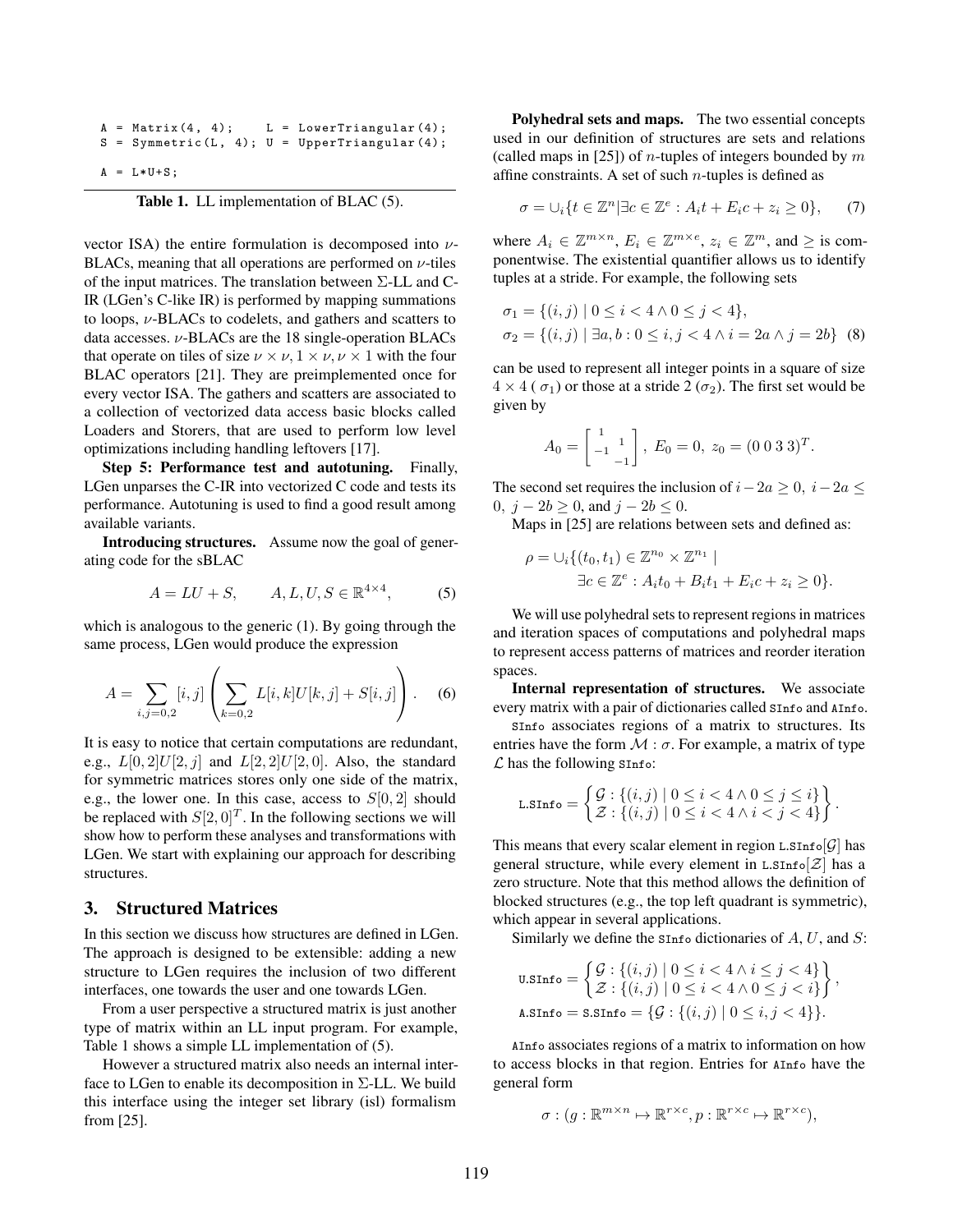$$
\mathcal{M} \star \mathcal{M} \to \mathcal{M}, \quad \mathcal{M} \in \{\mathcal{G}, \mathcal{L}, \mathcal{U}\}, \quad \star \in \{+, \cdot\} \tag{9}
$$

$$
\alpha \mathcal{M} \to \mathcal{M}, \quad \mathcal{M} \in \{\mathcal{G}, \mathcal{L}, \mathcal{U}, \mathcal{S}\} \tag{10}
$$

$$
\mathcal{L}^T = \mathcal{U}, \ \mathcal{U}^T = \mathcal{L}, \ \mathcal{S}^T = \mathcal{S} \tag{11}
$$

$$
MM^T \text{ is } \mathcal{S}, \quad M \text{ is } \mathcal{M} \in \{ \mathcal{G}, \mathcal{L}, \mathcal{U}, \mathcal{S} \} \tag{12}
$$

$$
M \text{ is } \mathcal{L}, \mathcal{U} \Rightarrow [M]_{r,r} \text{ is } \mathcal{L}, \mathcal{U}
$$
\n
$$
(13)
$$

Table 2. Examples of structure inference rules.

where  $q$  is a gather and  $p$  a permutation operator that can be applied to a gathered block. In other terms, in region  $\sigma$  a block should be accessed using the composed operator  $p(g(\cdot))$ . For example, assuming a symmetric  $S$  stores only its lower part, it has the following AInfo:

$$
\begin{cases} \{(i,j)\mid 0\leq i<4, 0\leq j\leq i\}:([i,j]_{1,1}^{4,4},id) \\ \{(i,j)\mid 0\leq i<4, i< j<4\}:([j,i]_{1,1}^{4,4},id)\end{cases}
$$

,

where id is the identity permutation. Accessing element  $(0, 3)$ would yield  $id(S[3, 0]) = S[3, 0]$ . For matrices A, L, and U the accesses are unmodified:

$$
\begin{aligned}\n\mathtt{A}.\mathtt{AInfo} &= \left\{ \{ (i,j) \mid 0 \le i,j < 4 \} : ([i,j]_{1,1}^{4,4},id) \right\}, \\
\mathtt{L}.\mathtt{AInfo} &= \left\{ \{ (i,j) \mid 0 \le i < 4 \land 0 \le j \le i \} : ([i,j]_{1,1}^{4,4},id) \right\}, \\
\mathtt{U}.\mathtt{AInfo} &= \left\{ \{ (i,j) \mid 0 \le i < 4 \land i \le j < 4 \} : ([i,j]_{1,1}^{4,4},id) \right\}.\n\end{aligned}
$$

Type inference rules. Finally, structures need to be propagated through the tree of intermediate computations. We do this with type inference rules from well-known mathematical properties (Table 2).

# 4. Code Generation

In this section we present the main contribution of the paper: an approach, and its implementation within LGen, to generate optimized code for sBLACs. As running example we will use the sBLAC in (5), which contains three differently structured matrices. In the example we assume scalar (non-vectorized) code as output.

The steps in the generation closely follow the ones of the original LGen provided in Fig. 1, however with several important changes as described here.

Step 1: Tiling and structure inference. Given the LL program in Table 1 as an input, Step 1 proceeds as discussed in Section 2. In addition, structure information is propagated following the inference rules in Table 2. In our example, both LU and  $LU + S$  are  $\mathcal{G}$ .

Step 2: From LL to  $\Sigma$ -LL. The rewriting system mentioned in Section 2 is substituted with an intermediate new module called  $\Sigma$ -CLooG based on the CLooG generator [3]. Next we briefly describe its design and how it is inserted into the generation flow.



Figure 2. Architecture of the Σ-CLooG rewriting system.

 $\Sigma$ -CLooG: Overview.  $\Sigma$ -CLooG is schematically shown in Fig. 2. It consists of two main components: (1) the statement generator StmtGen and (2) CLooG. We extended the latter for this work with a backend to output  $\Sigma$ -LL.

The input to Σ-CLooG is an LL sBLAC from Step 1 and its output a translation of the input into an equivalent Σ-LL formulation. For example, given the sBLAC (5), the following Σ-LL expression is a possible output:

$$
A = \sum_{i=0}^{2} \left( \sum_{j=0}^{i} [i,j] (L[i,0]U[0,j] + S[i,j]) \right) \tag{14}
$$

$$
+\sum_{j=i+1}^{3} [i,j](L[i,0]U[0,j] + S[j,i])\Bigg) \qquad (15)
$$

$$
+\sum_{j=0}^{3} [3,j](L[3,0]U[0,j]+S[3,j])
$$
\n(16)

$$
+\sum_{k=1}^{3}\sum_{i=k}^{3}\sum_{j=k}^{3}[i,j](L[i,k]U[k,j]).
$$
\n(17)

Note that redundant multiplications (with zero) do not occur and that the symmetry of  $S$  is taken into account (i.e., only the part below the diagonal is accessed).

To achieve this, the input sBLAC is transformed using the information SInfo and AInfo of the matrices. This information is used to produce a set of CLooG statements. Every such statement is a triplet <domain, schedule, body> where: (a) domain is a polyhedral set  $\sigma$  representing the iteration space of the statement; (b) schedule is a polyhedral map  $\rho$  that determines the traversal or scanning order of the domain's tuples; (c) body is a  $\Sigma$ -LL expression B. For example, the statement

$$
s = \langle \sigma = \{ (i, k, j) \mid k = 0 \land 0 \le i < 4 \land 0 \le j \le i \},
$$
  
\n
$$
\rho = ((i, k, j), (k, i, j)),
$$
  
\n
$$
B = [i, j] (L[i, k] U[k, j] + S[i, j]) \rangle
$$
\n(18)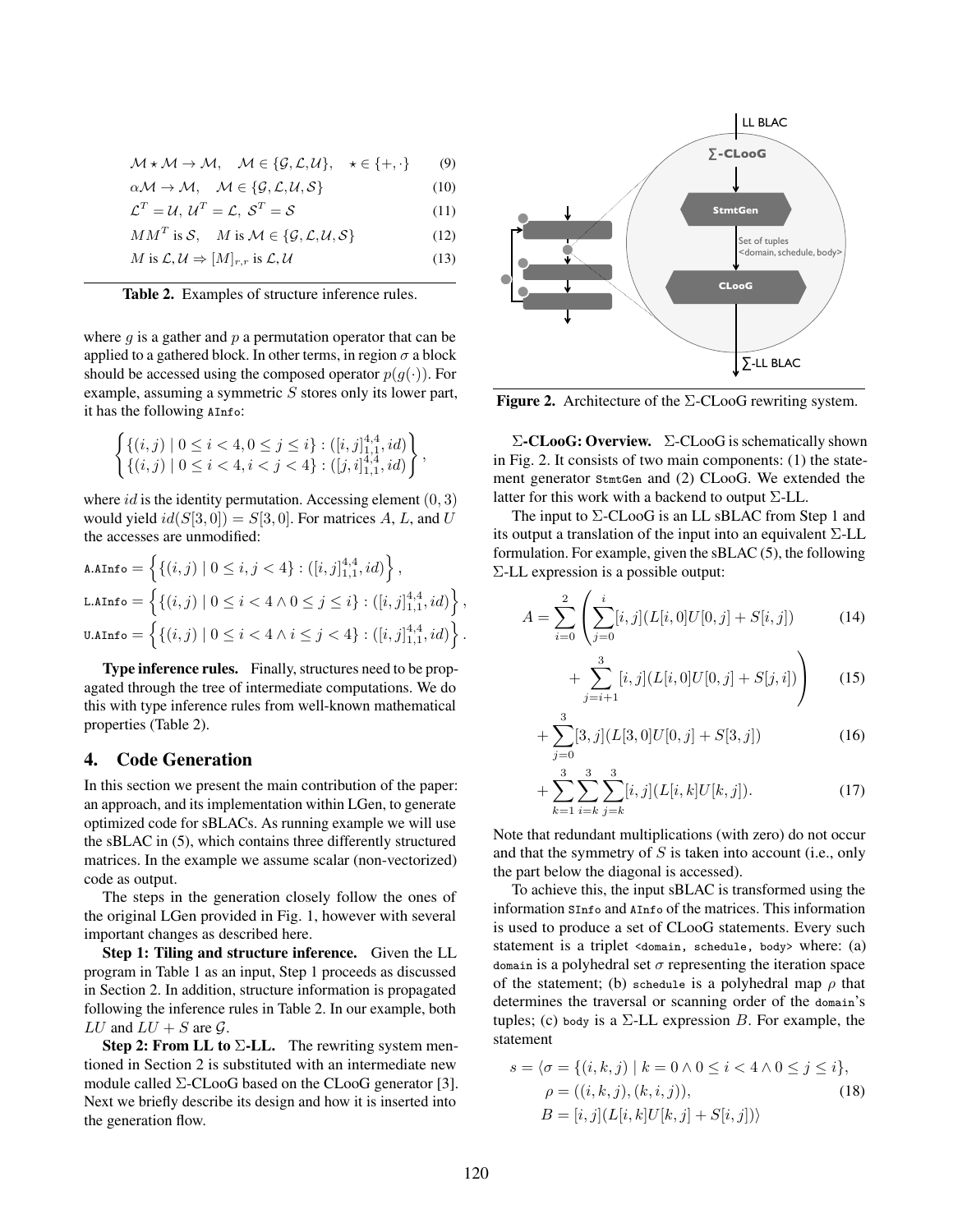is used to generate (14) and (16) (which is  $i = 3$  in (14), split off). In particular, the domain specifies the range of the indices appearing in the body and the schedule their order. Next we describe how StmtGen recursively creates statements such as (18) by bottom-up processing the sBLAC expression tree. We first explain the creation of domain and bodies. Once the entire tree is processed, the schedule is fixed.

Step 2.1: Generating domains and bodies for operations on leaves. The first operation performed by StmtGen is the creation of a unique index space for the input sBLAC. For our running example, three indices are needed:

$$
A_{i,j} = L_{i,k} U_{k,j} + S_{i,j}.
$$

Such an index space is then used to expand the SInfo and AInfo dictionaries (see end of Section 3) of the occurring matrices. In our case, the regions of the structured matrices are expanded to prisms:

$$
\text{L}.SInfo = \begin{cases} \mathcal{G} : \{(i, k, j) | 0 \le i < 4 \land 0 \le k \le i\} \\ \mathcal{Z} : \{(i, k, j) | 0 \le i < 4 \land i < k < 4\} \end{cases} \tag{19}
$$

$$
\text{u}.s \text{Info} = \begin{cases} \mathcal{G} : \{ (i, k, j) | 0 \le k < 4 \land k \le j < 4 \} \\ \mathcal{Z} : \{ (i, k, j) | 0 \le k < 4 \land 0 \le j < k \} \end{cases} \tag{20}
$$
\n
$$
\text{a}.s \text{Info} = \text{s}.s \text{Info} = \{ \mathcal{G} : \{ (i, k, j) | 0 \le i, j < 4 \} \}. \tag{21}
$$

Similarly, AInfo is computed:

$$
\text{L.AInfo} = \left\{ \{ (i, k, j) \mid 0 \le i < 4 \land 0 \le k \le i \} : \right.
$$
\n
$$
([i, k]_{1,1}^{4,4}, id) \right\},
$$
\n
$$
\text{U.AInfo} = \left\{ \{ (i, k, j) \mid 0 \le k < 4 \land k \le j < 4 \} : \right.
$$
\n
$$
([k, j]_{1,1}^{4,4}, id) \right\},
$$

 $S$  AInfo  $=$ 

$$
\left\{ \begin{aligned} &\{(i,k,j)|0 \leq i < 4, 0 \leq j \leq i\} : ([i,j]_{1,1}^{4,4}, id) \\ &\{(i,k,j)|0 \leq i < 4, i < j < 4\} : ([j,i]_{1,1}^{4,4}, id) \end{aligned} \right\}, (22)
$$
\n
$$
\text{A.AInfo} = \left\{ \{ (i,k,j) \mid 0 \leq i,j < 4 \} : ([i,j]_{1,1}^{4,4}, id) \right\}.
$$

Next StmtGen builds a set of statements for every operator in the input sBLAC bottom-up, starting from the inputs. In our case the first operation is LU. To build statements for LU we begin by determining its iteration space. In general, the iteration space for matrix multiplication is a cuboid (Fig. 3(a)). However given the presence of zero regions in (19) and (20), the redundant zero computations can be excluded (Fig. 3(b)) by computing the iteration space as

$$
iterSpace_{LU} = \texttt{l.sInfo}[\mathcal{G}] \cap \texttt{u.sInfo}[\mathcal{G}] =
$$

$$
\{(i,k,j) \mid 0 \le k < 4 \land k \le i, j < 4\}.
$$

In general (e.g., for vectorization), our approach computes the iteration spaces for all combinations of nonzero operands (e.g.,  $\mathcal{G}\mathcal{G}, \mathcal{G}\mathcal{L}, \ldots$ ) using Algorithm 1.



**Figure 3.** Iteration space of  $LU$  with redundant zero computations (a) and without (b).

**Data:** Inputs 
$$
I_0
$$
,  $I_1$ .  
\n**Result:** Iteration space *(iterSpace)* of  $I_0I_1$ .  
\n*iterSpace*  $\leftarrow$   $\emptyset$ ;  
\n**for**  $(\mathcal{M}_0 : \sigma_0) \in I_0$ .  $SInfo : \mathcal{M}_0 \neq \mathcal{Z}$  **do**  
\n**for**  $(\mathcal{M}_1 : \sigma_1) \in I_1$ .  $SInfo : \mathcal{M}_1 \neq \mathcal{Z}$  **do**  
\n*// iteration space based on all pairs*  
\n*// of input non-zero regions.*  
\n*iterSpace* = *iterSpace*  $\cup$   $(\sigma_0 \cap \sigma_1)$ ;  
\n**end**  
\n**end**

Algorithm 1: Computing the iteration space for matrix multiplication.

The next task is to separate initial accesses to the output array from subsequent accumulations by splitting the iteration space (see Fig. 4). This information is readily available from the representation. In our example, we would split into the two iteration spaces

$$
iterSpace_{LU}^{init} = \{(i, 0, j) \mid 0 \le i < 4 \land 0 \le j < 4\},
$$
  

$$
iterSpace_{LU}^{acc} = \{(i, k, j) \mid 1 \le k < 4 \land k \le i, j < 4\}.
$$

To derive the final domain and body of two CLooG statements for the computation of LU, these need to be intersected with the regions in the respective AInfo dictionaries, which explain how matrices are accessed. Since in our examples only symmetric matrices have special access, nothing changes:

$$
dom_{LU}^{init} = iterSpace_{LU}^{init},
$$

$$
dom_{LU}^{acc} = iterSpace_{LU}^{acc},
$$

and using the gathers from AInfo we construct the associated bodies (which in this case are the same):

$$
B_{LU}^{init} = B_{LU}^{acc} = [i, j](L[i, k]U[k, j]).
$$

The two statements are thus obtained:

$$
\begin{aligned} s_{LU}^{init} &= \langle dom_{LU}^{init}, \emptyset, B_{LU}^{init} \rangle, \\ s_{LU}^{acc} &= \langle dom_{LU}^{acc}, \emptyset, B_{LU}^{acc} \rangle. \end{aligned}
$$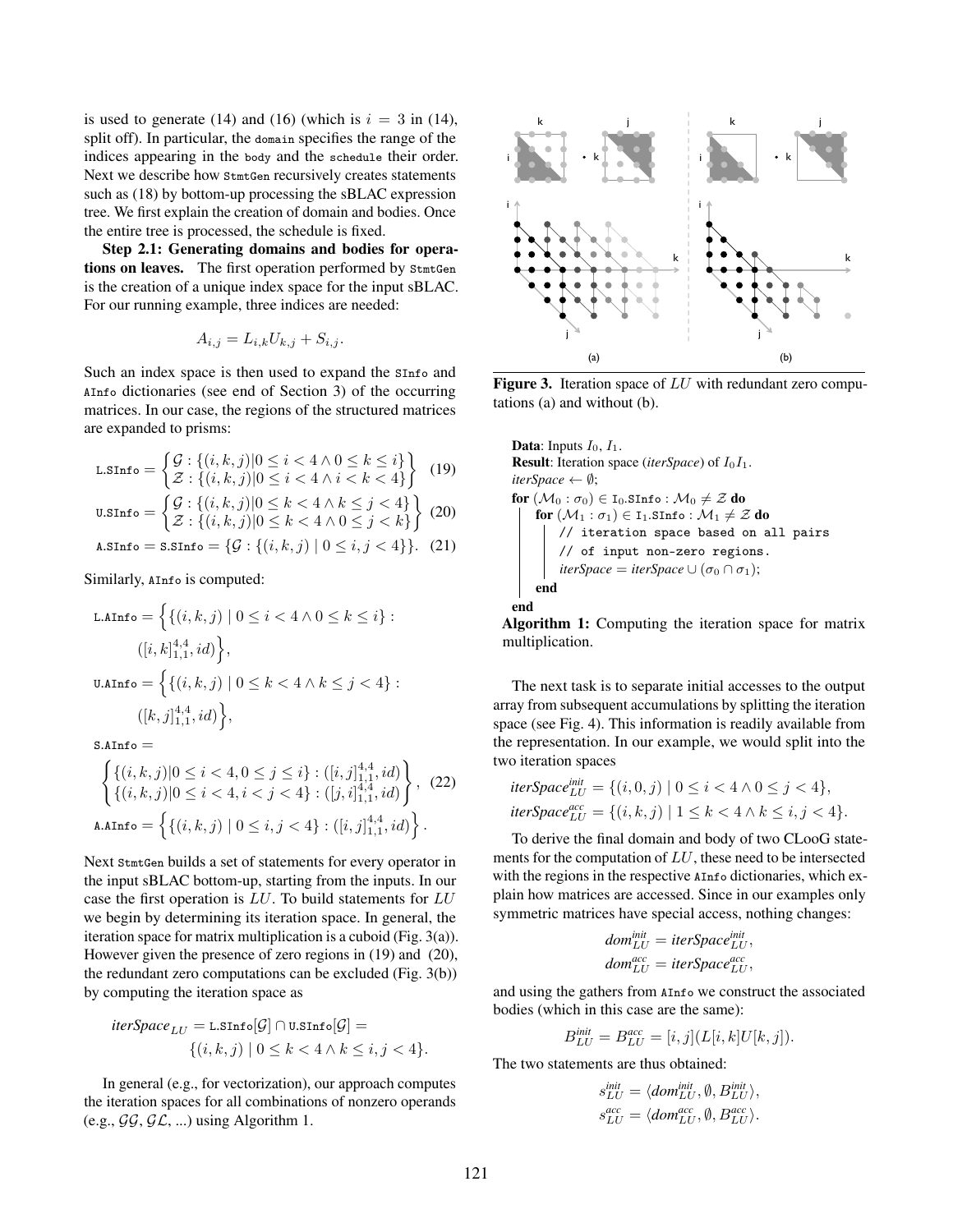

Figure 4. Iteration space of LU split into output initialization (black dots) and output accumulation (gray dots) space.

The schedules are left empty as they will be computed last. The general version of this approach for arbitrarily structured inputs is shown in Algorithm 2.

```
Data: iterSpace<sup>init</sup>, iterSpace<sup>acc</sup>, I<sub>0</sub>, I<sub>1</sub>, and T.
Result: CLooG statements (stmts) for T = I_0I_1.
stmts \leftarrow \emptyset;
for (\sigma_0 : (g_0, p_0)) \in I_0. AInfo do
     for (\sigma_1:(g_1,p_1))\in\mathtt{I}_1.AInfo do
           for (\sigma_T : (g_T, p_T)) \in T.AInfo do
                 for σspace ∈ {iterSpaceinit
, iterSpaceacc} do
                      dom \leftarrow \sigma_0 \cap \sigma_1 \cap \sigma_T \cap \sigma_{space};if dom \neq \emptyset then
                           // Gather + permute inputs and
                                 multiply.
                            m \leftarrow p_0(g_0(I_0)) \cdot p_1(g_1(I_1));// Permute + scatter output.
                            B \leftarrow g_T^{-1}(p_T^{-1}(m));// Save new statement.
                           stmts ← stmts \cup {\langledom, \emptyset, B\rangle};
                      end
                end
           end
     end
end
```
Algorithm 2: Building CLooG statements for matrix multiplication. One statement is created for every combination of input and output regions that intersect the iteration space. Schedules are generated separately.

Step 2.2: Generating domains and bodies for operations recursively. As mentioned, the generation of domains and bodies is bottom up. In our example, the operation following LU is the addition  $LU + S$ . For the computation of its CLooG statements, StmtGen uses an approach similar to the one used before. However, as  $LU$  is not an input matrix, its set of (already generated) CLooG statements is used as input this time. As before we compute first the iteration space. Using (21) we get the trivial result

$$
iterSpace = \{ (i, k, j) \in \sigma \mid (\mathcal{M} : \sigma) \in \text{A}.SInfo, \mathcal{M} \neq \mathcal{Z} \}
$$

$$
= \{ (i, k, j) \in \text{A}.SInfo[\mathcal{G}] \}
$$

$$
= \{ (i, k, j) \mid 0 \le i, j < 4 \},
$$

where A is the output of the operation.

Next, we derive the CLooG statements, i.e, a possible splitting into domains and the associated bodies using a general algorithm for matrix addition that operates analogous to Algorithm 2. We do this by intersecting *iterSpace* with (a) the domain of  $s_{LU}^{init}$  and (b) the regions from  $\text{s.AInfo}$  in (22). Since there are two such regions (here denoted with  $\sigma_{S,0}$ and  $\sigma_{S,1}$ ) we obtain two domains. Both have initialization accesses only and accumulating accesses do not occur:

$$
dom_0 = iterSpace \cap dom_{LU}^{init} \cap \sigma_{S,0}
$$
  
= { $(i, 0, j) | 0 \le i < 4, 0 \le j \le i$ },  

$$
dom_1 = iterSpace \cap dom_{LU}^{init} \cap \sigma_{S,1}
$$
  
= { $(i, 0, j) | 0 \le i < 4, i < j < 4$ }.

Using  $s_{LU}^{init}$  and s.AInfo we compute the associated two bodies:

$$
B_0 = [i, j] \left( \overline{[i, j] (L[i, k] U[k, j])} [i, j] + S[i, j] \right)
$$
  
\n
$$
= [i, j] \left( L[i, k] U[k, j] + S[i, j] \right),
$$
  
\n
$$
B_{\underline{L}U}^{\underline{B}_{\underline{L}U}^{\underline{int}}}
$$
  
\n
$$
B_1 = [i, j] \left( \overline{[i, j] (L[i, k] U[k, j])} [i, j] + S[j, i] \right)
$$
  
\n
$$
= [i, j] \left( L[i, k] U[k, j] + S[j, i] \right).
$$

With the new domains and bodies we can finally construct the statements that lead to the final output in  $(14)$ – $(17)$ :

$$
s_0 = \langle dom_0, \emptyset, B_0 \rangle, \quad s_1 = \langle dom_1, \emptyset, B_1 \rangle, \quad s_2 = s_{LU}^{acc}.
$$

Before feeding the statements to CLooG, StmtGen needs to complete them with schedules.

We emphasize that the method sketched here on a simple example can correctly derive and exploit intermediate structures including blocks in multi-level blocking of expressions as complex as, e.g.,  $A = (L_0 + L_1)S_1 + xx^T$ .

Step 2.3: Building the schedules. After Step 2.2 the root operator contains all necessary statements for the given sBLAC albeit without schedules. To add the schedules we first compute a global order over the index space of the sBLAC. This can be done by assuming performance models for the operators as those discussed in [10, 26]. For our example, we assume the order  $(k, i, j)$ , yielding schedule = { $((i, k, j), (k, i, j))$ }. Completing  $s_0, s_1$ , and  $s_2$ with schedule CLooG produces the expression in  $(14)$ – $(17)$ as the input to the next step in LGen.

Steps 3 to 5: From  $\Sigma$ -LL to output code. For scalar code generation the remaining three steps are similar to the original LGen (Section 2). From the  $\Sigma$ -LL in (14)-(17) we generate the code in Table 3.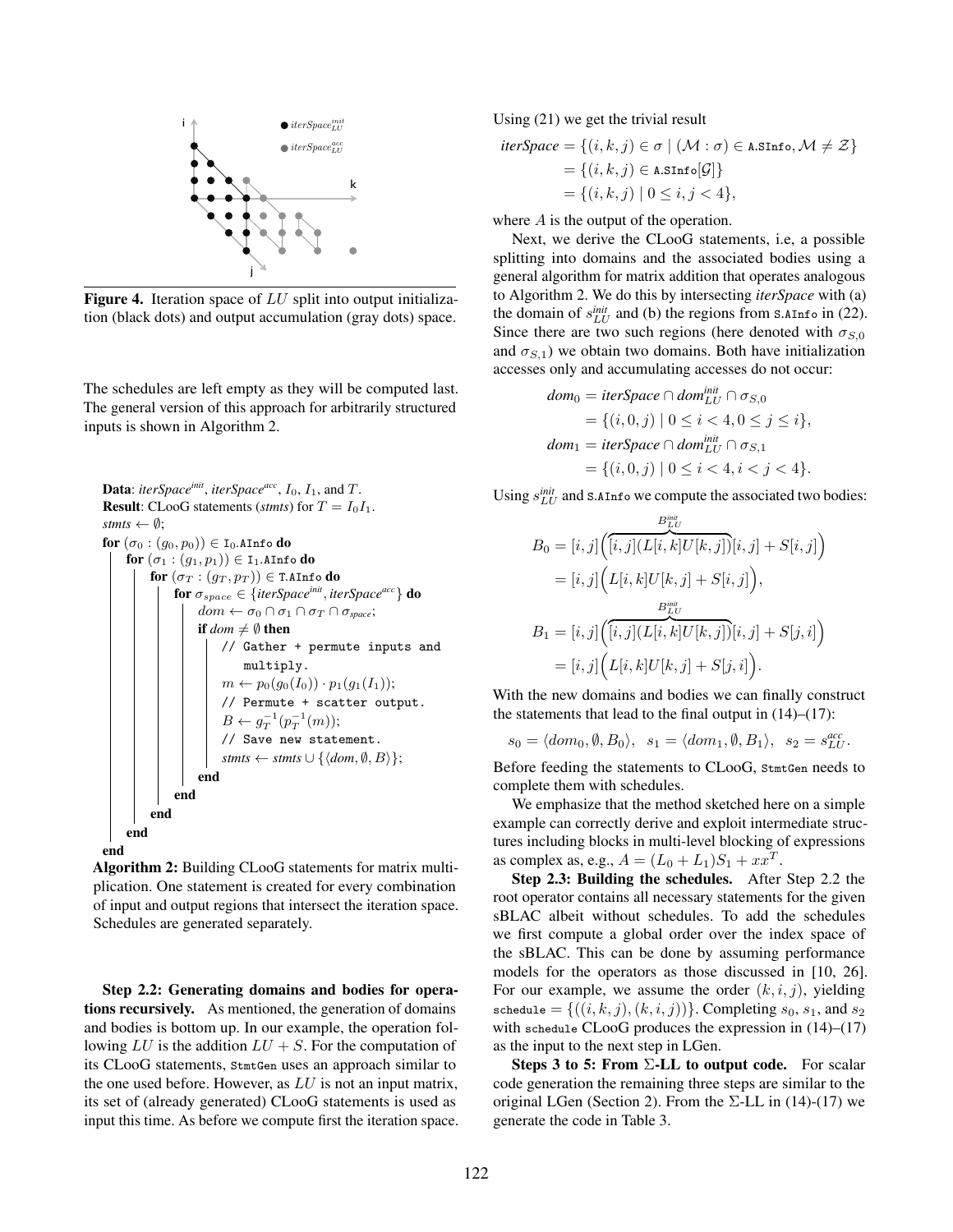```
for( int i = 0; i <= 2; i++ ) {
  for ( int j = 0; j \le i; j^{++} ) {
    A [4 * i + j] = L [4 * i] * U[j] + S [4 * i + j];}
  for( int j = i + 1; j <= 3; j++ ) {
    A [4 * i + j] = L [4 * i] * U[j] + S[i + 4 * j];}
}
for ( int j = 0; j \le 3; j^{++} ) {
  A[j+12] = L[12] * U[j] + S[j+12];}
for ( int k = 1; k \le 3; k++ ) {
  for ( int i = k; i <= 3; i++ ) {
    for ( int j = k; j \le 3; j^{++} ) {
      A [4 * i + j] += L [4 * i + k] * U [4 * k + j];
    }
  }
}
```
Table 3. Output C code for sBLAC  $(5)$ .

## 5. Vectorization

Enabling vectorization introduces at least one level of tiling for  $\nu$ -BLACs as discussed in Section 2, Step 1. We now discuss how this affects the internal representation of structures. We again use our example sBLAC (5) assuming we want to vectorize for a machine with a 2-way vector ISA ( $\nu = 2$ ).

Internal representation of tiled structures. When a structured matrix is  $\nu$ -tiled for vector instructions, it is viewed as a matrix of  $\nu \times \nu$  blocks. Viewed like this, the matrix will still have structure. For example an  $\mathcal L$  or  $\mathcal U$  matrix will retain its structure. In principle, this could be derived automatically. We chose to incorporate this information into our system by providing the associated definitions of SInfo and AInfo for the blocked matrix in each case and for a generic block size. This definition can then be instantiated for specific cases. For example, for a  $\nu$ -tiled symmetric matrix (instantiated for  $\nu = 2$ ) one gets

$$
\begin{aligned} &\texttt{[S]}_{2,2}.\texttt{SInfo} = \begin{Bmatrix} \mathcal{G}: \{(0,2),(2,0)\} \\ \mathcal{S}: \{(0,0),(2,2)\} \end{Bmatrix}, \\ &\texttt{[S]}_{2,2}.\texttt{AInfo} = \begin{Bmatrix} \{(0,0),(2,0),(2,2)\} : ([i,j]_{2,2}^{4,4},id) \\ \{(0,2)\} : ([j,i]_{2,2}^{4,4},(\cdot)^{T}) \end{Bmatrix}. \end{aligned}
$$

This specifies, for example, that the tile at  $(0, 2)$  is accessed as  $S[2,0]^T$ . Next we sketch how these new definitions interact with the approach of  $\Sigma$ -CLooG.

Σ-CLooG and vectorization. Vectorization introduces a coarser basic block definition for the matrices. From the CLooG perspective, this only means the construction of sparser domains of the statements, where polyhedral points are accessed at a stride as in (8). The approach taken in Algorithm 2 (and similarly those taken by the other operators) would then derive more structure combinations. For example, consider the computation of  $[L]_{2,2}[U]_{2,2}$ . The iteration space would be constructed based on the following combination of structures:

|  |  |  | $\mathcal{C}\mathcal{C}$ |  |  |  |
|--|--|--|--------------------------|--|--|--|
|--|--|--|--------------------------|--|--|--|

This yields four initialization statements for the four different structure combinations (i.e.,  $\mathcal{L}U$ ,  $\mathcal{L}\mathcal{G}$ ,  $\mathcal{G}U$ , and  $\mathcal{G}\mathcal{G}$  in the first output square) and a single accumulation statement. Completing with addition, and using the schedule defined in Step 2.3, it produces the following  $\Sigma$ -LL output:

$$
A = [0, 0](L[0, 0]U[0, 0] + S[0, 0])
$$
  
+ [0, 2](L[0, 0]U[0, 2] + (S[2, 0])<sup>T</sup>)  
+ [2, 0](L[2, 0]U[0, 0] + S[2, 0])  
+ [2, 2](L[2, 0]U[0, 2] + S[2, 2])  
+ [2, 2](L[2, 2]U[2, 2]).

The above expression is completely decomposed into  $\nu$ -BLACs and thus in principle mappable to vector code. However, it features different kinds of tiles (e.g.,  $L[0,0]$  is  $\mathcal{L}$ ,  $L[2, 0]$  is  $\mathcal{G}$ , and  $S[0, 0]$  is  $\mathcal{S}$ ) that enforce different kinds of computations (e.g.,  $L[0, 0]U[0, 0]$  is an  $\mathcal{L}U$  multiplication while  $L[2, 0]U[0, 0]$  is  $\mathcal{GU}$ . Simply ignoring the structure by using generic  $\nu$ -BLACs is not possible since, by convention, data accesses above the diagonal are not allowed for  $\mathcal{L}, \mathcal{U}, \mathcal{S}$ .

Mapping structures to vector code. As explained in Section 2, the translation between Σ-LL and C-IR is based on three collections of codelets called Loaders, Storers, and  $\nu$ -BLACs. The first two handle data accesses while the latter does the computation. When mapping structured  $\nu$ -BLACs to vector code we use the generic computation but extend the Loaders and Storers to prevent illegal accesses. For example, consider the load of the lower triangular block  $L[0, 0]$ . The expected behavior of the Loader would be the following:

$$
\begin{bmatrix} \ell_{0,0} & x \\ \ell_{1,0} & \ell_{1,1} \end{bmatrix} \xrightarrow{Load} \begin{bmatrix} \ell_{0,0} & 0 \\ \ell_{1,0} & \ell_{1,1} \end{bmatrix} . \tag{23}
$$

Here, a 0 is inserted by the Loader in place of  $x$  and used in the computation. Once matrices are loaded, the computations can be performed using the original 18  $\nu$ -BLACs (a slight inefficiency) introduced in Section 2.

#### 6. Discussion

In this section we discuss some limitations and the extensibility of our approach and generator.

Limitations. The first limitation is that right now we do not take advantage of structure in  $\nu$ -BLACs (e.g., as appears in the  $\nu \times \nu$  blocks on the diagonal after blocking an L or U). For small  $\nu$  the penalty is likely negligible, but for larger  $\nu$  and relatively small matrices, some performance could be gained by implementing special  $\nu$ -sBLACs.

Second, our approach always assumes matrices represented as full  $m \times n$  arrays, with redundant regions not to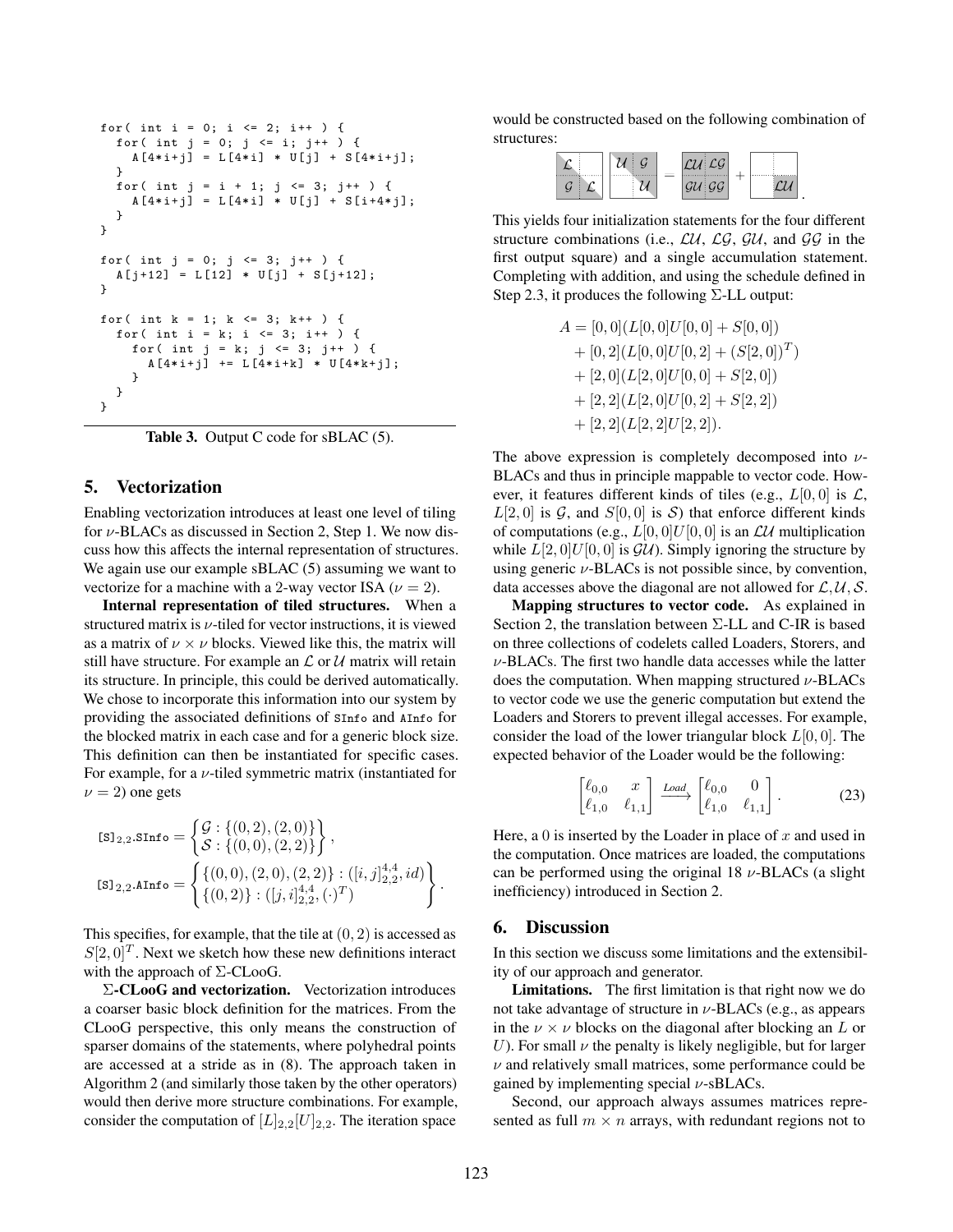be accessed. For the structures discussed here, this is standard. However, for diagonal or tridiagonal matrices, a special format (storing only the nonzero elements) could be advantageous. In the generator we did implement a separation between physical and logical layout of matrices but did not use it yet for this case. Further, the structure should be describable by the affine index equations (7) provided by isl.

Extensibility. We designed our approach to be extensible to new structures. Provided a structure satisfies the constraints mentioned above, extension requires the addition of:

- *A structure definition*: SInfo and AInfo dictionaries (see Section 3).
- *A set of Loaders and Storers*: vectorized codelets for accessing  $\nu$ -sized matrices with the new structure.

As an example we briefly discuss the addition of banded matrices, which have a non-zero region within two delimiting diagonals of the matrix. As in the triangular case, the scalar definition of their SInfo would contain two regions, a general region for the band and one or two zero regions outside the band. Producing vector code for a  $\nu$ -way vector ISA would require special Loaders and Storers at the border of the band. For example, consider a banded matrix of size  $4\nu \times 4\nu$  with bandwidth k. If  $\nu | k$  then we would need only (unit) triangular matrices at the border:

$$
\begin{bmatrix} G & G & C & Z \\ G & G & G & C \\ U & G & G & G \\ Z & U & G & G \end{bmatrix},\tag{24}
$$

otherwise, if  $\nu \nmid k$  and assuming  $k < \nu$ , we would need

$$
\begin{bmatrix}\nB & K & Z & Z \\
J & B & K & Z \\
Z & J & B & K \\
Z & Z & J & B\n\end{bmatrix},
$$
\n(25)

with  $\beta$ ,  $\mathcal{J}$ , and  $\mathcal{K}$  respectively band, "almost" upper, and "almost" lower triangular structures. If a banded matrix is also symmetric then support can be added by combining the  $sin$ fo description sketched in (24) and (25) with an AInfo similar to the one described for the general case in Section 3.

Blocked structures as, for example,

$$
\begin{bmatrix} \mathcal{G} & \mathcal{L} \\ \mathcal{S} & \mathcal{U} \end{bmatrix}
$$

can be added by recursively fusing the SInfo and AInfo dictionaries of the occurring structures. This is possible since isl supports unions of regions as shown in (7).

## 7. Experiments

In this section we provide an experimental evaluation of our approach. We divide our experiments into the three categories shown in Table 4, a division according to express the compatibility of the sBLACs with the BLAS. Specifically

| Category         | Label          | sBLAC                                                                                 | <b>Sizes</b>                                                               |
|------------------|----------------|---------------------------------------------------------------------------------------|----------------------------------------------------------------------------|
| <b>BLAS</b>      | dsyrk<br>dtrsv | $S_u = AA^T + S_u$<br>$x = L \backslash x$                                            | $A \in \mathbb{R}^{n \times 4}$<br>$L \in \mathbb{R}^{n \times n}$         |
| <b>BLAS-like</b> | dsylmm         | dlusmm $A = LU + S_1$<br>$A = S_u L + A$                                              | $L, U \in \mathbb{R}^{n \times n}$<br>$S_u, L \in \mathbb{R}^{n \times n}$ |
|                  |                | Non-BLAS composite $A = (L_0 + L_1)S_l + xx^T$ $L_0, S_l \in \mathbb{R}^{n \times n}$ |                                                                            |

Table 4. Experimental categories. For S we specify whether lower (l) or upper (u) part is used.

we chose two sBLACs that match BLAS, two sBLACs that are available in BLAS but without support for structures (BLAS-like), and an sBLAC that can only be implemented using more than one BLAS or BLAS-like function (Non-BLAS). Matrices are implemented using double precision arrays 32-bytes aligned. All of them are fully stored in rowmajor order and in the case of triangular and symmetric matrices only half of the matrices are used.

Experimental setup. We executed our tests on an Intel Core i7-2600 CPU (Sandy Bridge microarchitecture) 3.3 GHz, AVX, 32 kB L1 D-cache, 256 kB L2 cache, under Ubuntu 14.04 with Linux kernel v3.13. We disabled Intel Turbo Boost to minimize measurement instabilities. We compare with: (a) the Intel MKL library v11.2, (b) naïve code compiled with Intel icc v15, and (c) code generated by LGen without support for structures. MKL was reported as the most competitive alternative to the previous LGen [21]. Further, starting with v11.2 it adds support for small-scale, double precision matrix multiplication (dgemm). BLAS tests are implemented using the matching BLAS functions. BLASlike tests are implemented using dtrmm (*dlusmm*) and dsymm (*dsylmm*). The *composite* test is implemented using MKL\_- Somatadd, dsyr, and dsymm. We do not rearrange matrices when testing MKL (e.g., zeroing a half triangular matrix when used in place of a general one).

Naïve code is scalar, unoptimized, handwritten, straightforward code with hardcoded sizes of the matrices. The goal is to compare with compiler optimizations.

All tests were compiled using icc with flags -O3 -xHost -fargument-noalias -fno-alias -no-ipo -no-ip. The MKL tests use flags obtained from the Intel MKL Link Line Advisor<sup>1</sup>.

Measuring approach. All plots show performance in flops per cycles  $(f/c)$  on the y-axis and the size parameter  $n$  in doubles on the x-axis. Assuming balanced additions and multiplications, the peak performance of the CPU is 8  $f/c$ . The parameter *n* is always increased up to the L2 cache boundaries. All tests were run with warm cache. Every point on the graphs is the median of 30 repetitions and quartile informations are reported with whiskers. In most cases, however, these are too small to be visible.

<sup>1</sup> https://software.intel.com/en-us/articles/ intel-mkl-link-line-advisor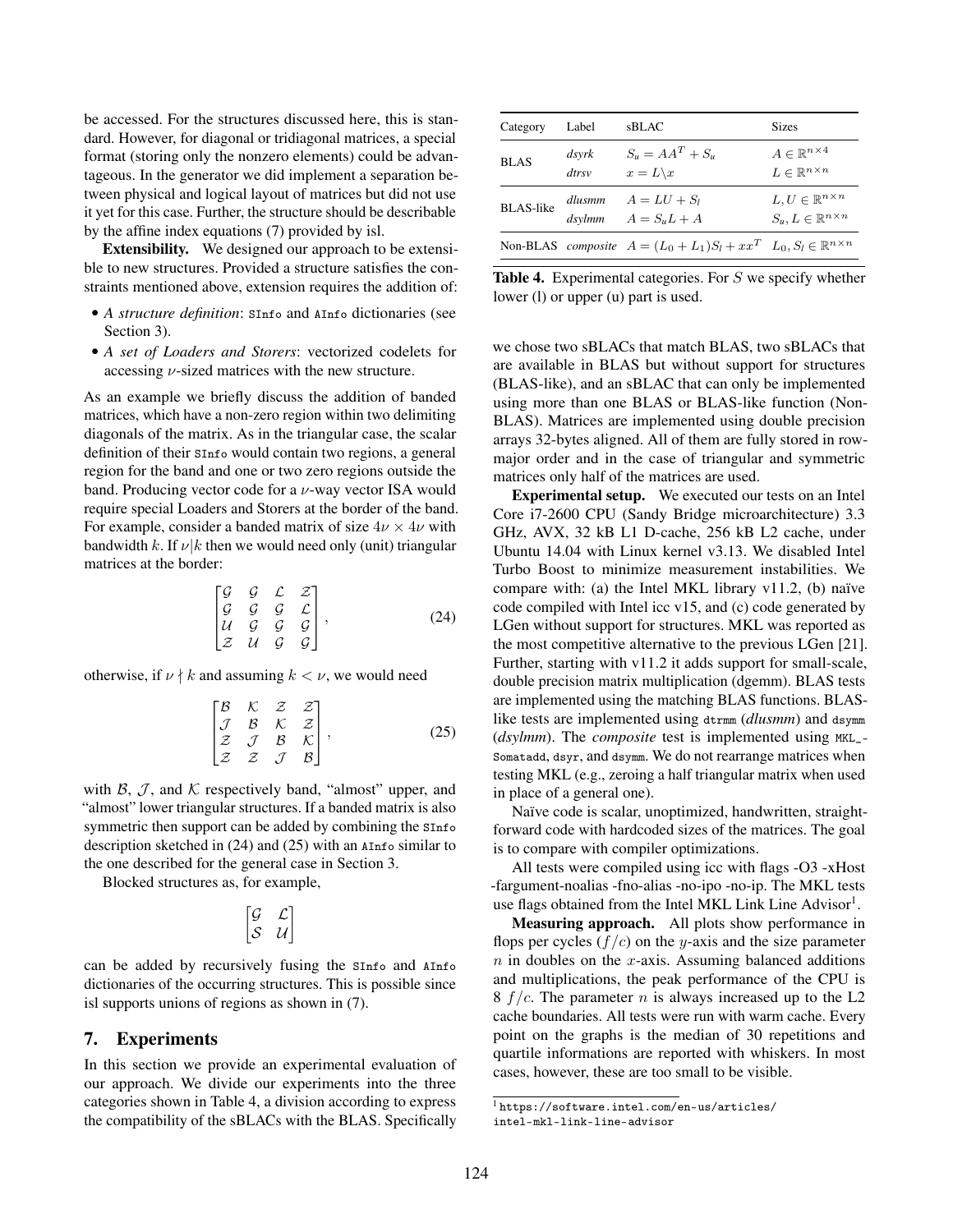

Figure 5. BLAS category: (a)–(b)  $dsyrk$  ( $f = 4n^2 + 4n$ ) and (c)–(d)  $d$ *trsv* ( $f = n^2 + n$ ). In (b) and (d) all sizes are multiple of the vector length ( $\nu = 4$ ). LGen w/o structures is missing in (c) and (d) as the triangular solve operator is not supported by such an approach.

Remarks on plots. We compute performance as the ratio of flop count taking structures into account (f underneath each plot) to measured time to solution. This way the plots can provide an estimate of the CPU utilization as well as carrying information about time speedup (as  $\frac{f/c_1}{f/c_2} = \frac{c_2}{c_1}$ ).

Every plot shows the L1 boundary determined by working set size (size of all inputs and outputs of an sBLAC). All plots have the same legend show on top of each figure.

BLAS category. For *dsyrk* (Figs. 5(a)–(b)) LGen is up to  $2.5\times$  faster than MKL when data fit in L1 and around  $1.6\times$  when data fit in L2. Comparing with icc-compiled code LGen is in general  $1.6\times$  faster. In all cases, icc performs unrolling and vectorization of the innermost loop of length four. However, icc does not modify the loop nest to increase reuse by blocking. In the case of *dtrsv* (Figs. 5(c)–(d)) all competitors perform equally. For larger sizes casting the computation in terms of matrix-vector multiplication becomes more crucial, an optimization that also icc applies by unrolling and vectorizing the innermost of the two loops in the handwritten code. In this case we could not generate code using the old LGen approach as it lacks the structure support required by the triangular solve.

BLAS-like category. The first test in the BLAS-like category is *dlusmm* (Figs. 6(a)–(b)). Here LGen is up to  $3.5\times$  faster than icc and up to  $2\times$  faster than MKL for



Figure 6. BLAS-like category: (a)–(b) *dlusmm* (f  $\frac{1}{3}(2n^3 + n) + n^2$ ) and (c)–(d) *dsylmm* ( $f = n^3 + n^2$ ). In (b) and (d) all sizes are multiple of the vector length ( $\nu = 4$ ).

data in L1  $(1.4 \times$  for data in L2). In this case exploiting the structure of both  $L$  and  $U$  avoids about one third of redundant computations. icc on the other hand fails to perform and take advantage of proper tiling for locality. In *dsylmm* (Figs. 6(c)– (d)) LGen is up to  $7\times$  faster than icc-compiled code and, for sizes up to the L1 boundary, about  $1.4\times$  faster than MKL. Further investigations revealed that code generated with LGen produces high pressure on the shuffle unit of the CPU. This could be due to an excessive amount of transpositions in the innermost loops and could be handled by introducing block permutations in between (non-fused) gathers.

Non-BLAS category. Fig. 7 shows results for *composite*. Although more complicated, this sBLAC contains a multiplication term structurally similar to the one in *dsylmm*, thus the similarity between the two performance profiles.

#### 8. Related work

In this section we describe three lines of related work: linear algebra libraries, program generators, and polyhedral optimization.

Structured matrices and linear algebra libraries. High performance linear algebra libraries such as Intel MKL [15] and libraries derived with the FLAME approach [14] provide functions for structured matrices but focus on those defined by BLAS [11]. Further, they focus on the larger sizes needed by LAPACK in scientific computing. BLIS [22] is a framework for instantiating a set of functions larger than BLAS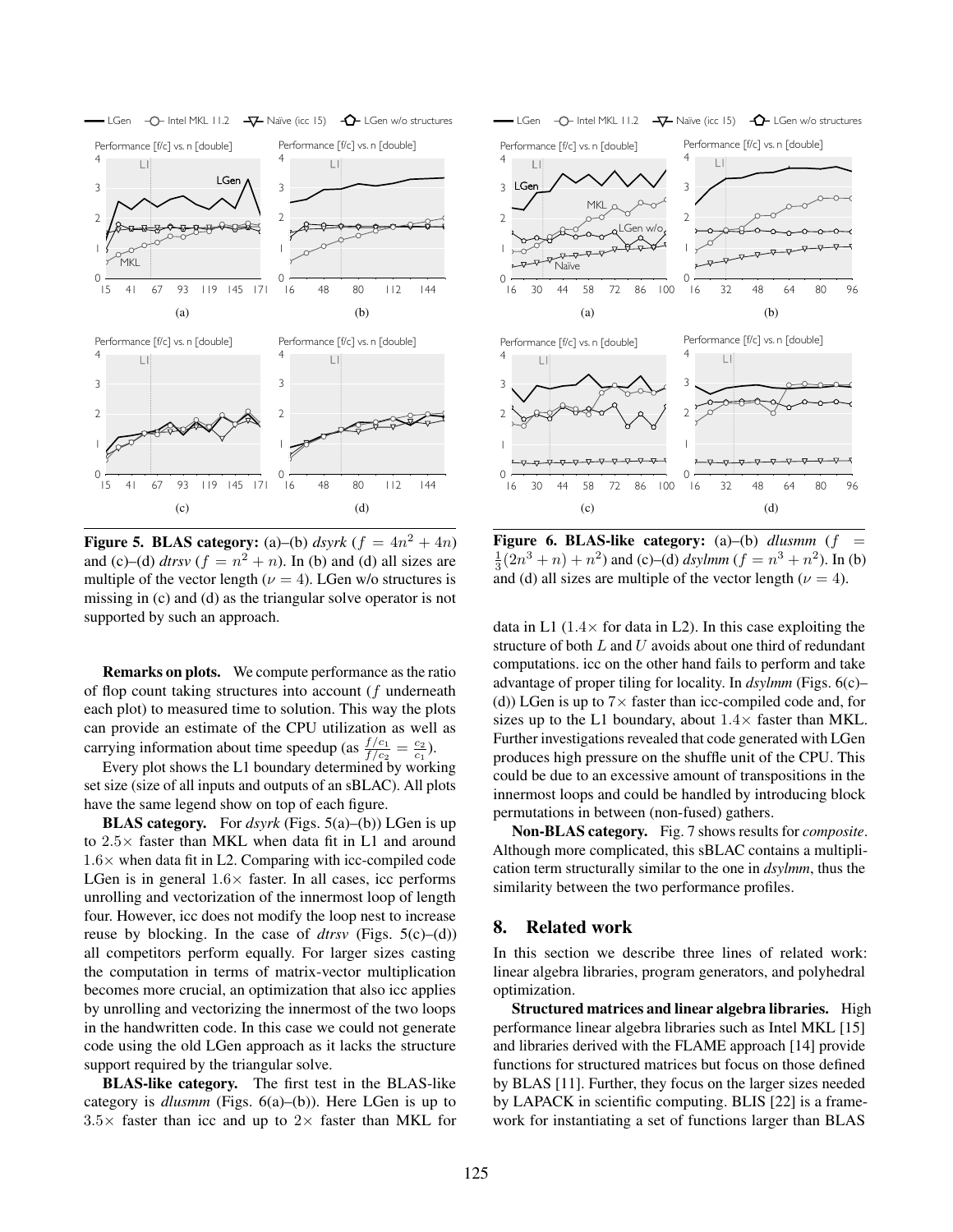

**Figure 7. Non-BLAS category:** (a)–(b) *composite* ( $f =$  $n^3 + \frac{5}{2}(n^2 + n)$ ). In (b) all sizes are multiple of the vector length ( $\nu = 4$ ).

from a set of microkernels but does not focus on structured matrices. Our approach is fully generative, taking only the sBLAC as input, and especially targets small scale and fixed size computations.

Domain-specific languages and generators. Eigen [13] provides vectorized (up to SSE 4) code generation based on expression templates. It supports a variety of functionalities and exposes structures such as band, triangular, and symmetric matrices to the programmer. However, an approach based on C++ metaprogramming lacks autotuning capabilities and requires a non-negligible effort in extensibility. Further, the optimization favors certain computations [21].

The CLACK compiler [7] and the DxTer system [18] take linear algebra computations as input and manipulate them into a form suitable for efficient mapping to BLAS functions. They do not generate BLAS or BLAC functions, with or without structures.

VOBLA [4] is a linear algebra DSL with the goal of generating high-performance OpenCL code for BLAS and LA-PACK functionalities. The DSL describes linear algebra computations using basic operators and array access patterns. Access patterns are used to separate matrix structures from storage formats. VOBLA finally relies on polyhedral compilation techniques to generate parallel GPU code.

The work in [9, 24] presents two extensions of Spiral for the generation of general, large-matrix multiplication code.

Polyhedral optimization. The work in [16] presents a multi-level tiling algorithm capable of separating full and partial tiles with non-fixed tile sizes. Optimizing compilers based on the polyhedral model [8], such as [5] and [12], reschedule computation and data accesses to enhance locality and expose parallelization and vectorization opportunities. In this work we use polyhedral tools (i.e., isl [25] and CLooG [3]) to manipulate BLACs at a higher level of abstraction.

# 9. Conclusion

In this paper we addressed the problem of generating efficient code for small, basic linear computations where structured matrices appear, such as triangular or symmetric. Structures enable the elimination of redundant accesses and computations and the introduction of new functions such as the solution of triangular systems. We introduced a methodology to represent and manipulate such computations based on the polyhedral representation of the structures they contain. We extended an existing compiler for small, basic linear algebra computations with our approach and showed competitive results when applied to computations with triangular and symmetric matrices. However, the approach is not limited to the structures just mentioned and we discussed how the formalism could handle more of them, such as band and composite matrices. For future work we plan to include more matrix storage formats in our system and exploit structures for the generation of higher level linear algebra functions.

# Acknowledgments

The authors would like to thank Victoria Caparrós Cabezas for many helpful discussions.

# References

- [1] LGen: A basic linear algebra compiler. Available at http: //spiral.net/software/lgen.html.
- [2] E. Anderson, Z. Bai, C. Bischof, S. Blackford, J. Demmel, J. Dongarra, J. Du Croz, A. Greenbaum, S. Hammarling, A. McKenney, and D. Sorensen. *LAPACK Users' Guide*. Society for Industrial and Applied Mathematics, third edition, 1999.
- [3] C. Bastoul. Code generation in the polyhedral model is easier than you think. In *Parallel Architectures and Compilation Techniques (PACT)*, pages 7–16, 2004.
- [4] U. Beaugnon, A. Kravets, S. van Haastregt, R. Baghdadi, D. Tweed, J. Absar, and A. Lokhmotov. VOBLA: A vehicle for optimized basic linear algebra. In *Languages, Compilers and Tools for Embedded Systems (LCTES)*, pages 115–124, 2014.
- [5] U. Bondhugula, A. Hartono, J. Ramanujam, and P. Sadayappan. A practical automatic polyhedral parallelizer and locality optimizer. In *Programming Language Design and Implementation (PLDI)*, pages 101–113, 2008.
- [6] J. J. Dongarra, J. Du Croz, S. Hammarling, and I. S. Duff. A set of level 3 basic linear algebra subprograms. *ACM Transactions on Mathematical Software (TOMS)*, 16(1):1–17, 1990.
- [7] D. Fabregat-Traver and P. Bientinesi. A domain-specific compiler for linear algebra operations. In *High Performance Computing for Computational Science (VECPAR 2012)*, volume 7851 of *Lecture Notes in Computer Science (LNCS)*, pages 346–361. Springer, 2013.
- [8] P. Feautrier and C. Lengauer. *Encyclopedia of Parallel Computing*, chapter Polyhedron Model. Springer, 2011.
- [9] F. Franchetti, F. Mesmay, D. Mcfarlin, and M. Püschel. Operator language: A program generation framework for fast kernels. In *IFIP Working Conference on Domain-Specific Languages (DSL WC)*, volume 5658 of *Lecture Notes in Computer Science (LNCS)*, pages 385–410. Springer, 2009.